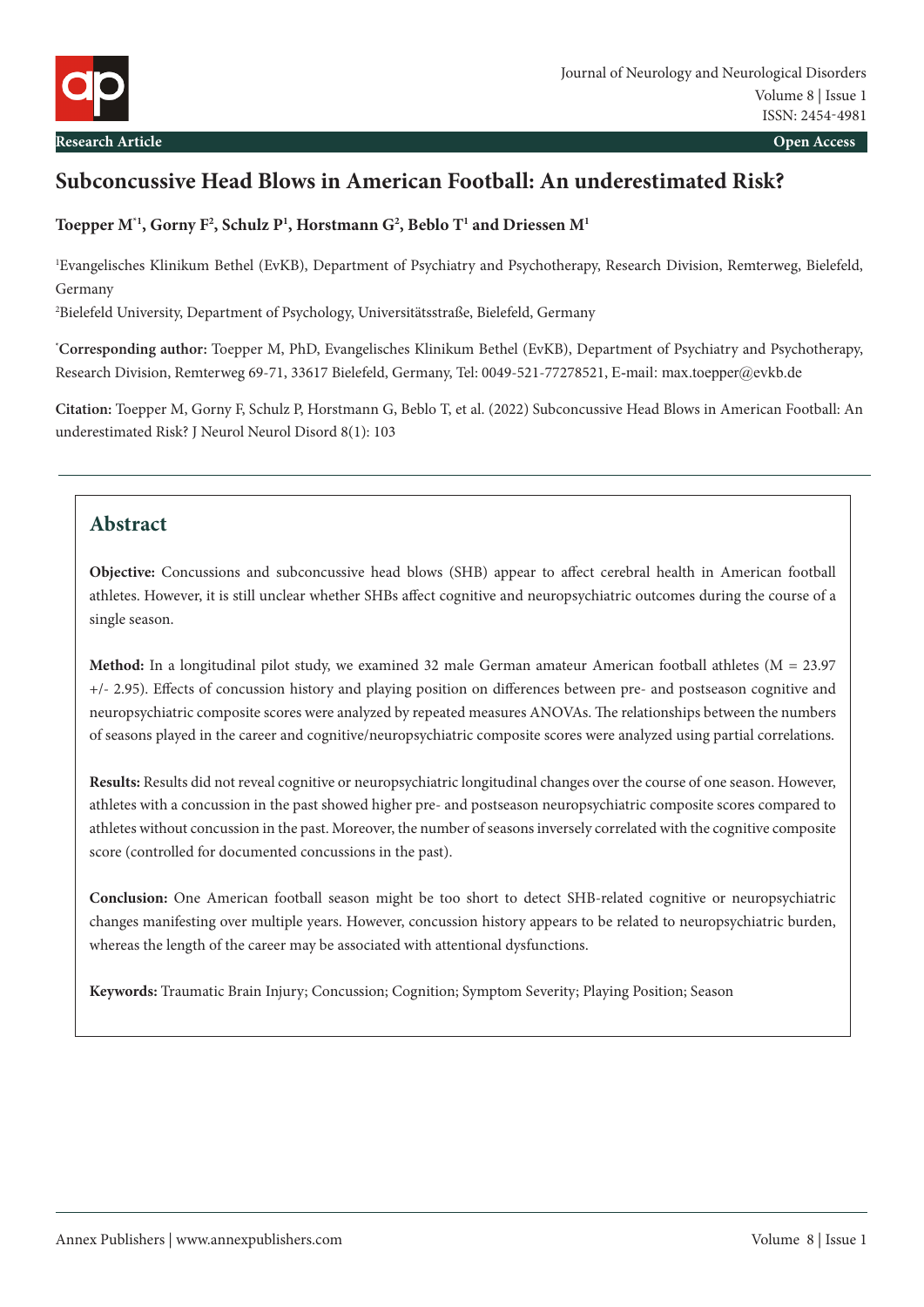## **Introduction**

Extensive research in the last decade has revealed that repeated concussions can have a negative impact on cerebral health in American football players. In a number of studies, repeated concussions were linked to cognitive deficits, reduced brain activation, cortical thinning, enlarged ventricles, axonal damage, glial activation, increased tau protein concentrations in the cerebrospinal fluid, affective symptoms or even suicidal tendencies [1]. Whereas the negative consequences of repeated concussions in American football are well studied, however, it is unclear whether playing American football may involve cerebral health risks beyond a history of repeated concussions. American football players incur hundreds of subconcussive head blows (SHBs) each season. SHBs are defined as multiple repetitive impacts to the head (e.g. at the line of scrimmage) that do not meet the diagnostic criteria for concussion or mild traumatic brain injury [2]. Initially, SHBs do not lead to acute symptoms normally associated with a concussion, but may rather pose a cumulative harm for the cerebral health of the athletes [3].

Moreover, there is some evidence that athletes with high-impact playing positions such as defensive or offensive linemen are particularly exposed because they suffer more frequent and severe hits compared to athletes with lower-impact (e.g. receiver) playing positions [4-6]. Moreover, athletes with high-impact playing positions were reported to exhibit poorer cognitive performances and higher neuropsychiatric symptom severity compared to their teammates with low-contact positions [7]. Most studies examined the cumulative effects of SHBs after several seasons. However, SHBs may affect cognition even during a single season. Mc Allister and colleagues (2012) [8], for example, reported that a higher percentage of football and ice hockey players showed poorer performances than predicted post-season in comparison to noncontact athletes. Bazarian and colleagues (2012) [9] showed that the number of self-reported SHBs correlated with changes in white matter integrity over the course of one football or ice hockey season, but without affecting cognition or neuropsychiatric burden. Other studies did not find any SHB-related changes [10]. Taken together, data on the effects of SHBs is sparse and inconsistent due to inconsistent methodology and operationalization across studies [11]. In particular, this applies to possible effects of past concussions and different playing positions on the impact of SHBs on cognitive and neuropsychiatric health.

## **Methods**

### **Participants**

In a longitudinal pilot study, we therefore examined 32 male German amateur American football players between 19 and 31 years of age ( $M = 23.97$ ,  $SD = 2.95$ ) over the course of one season (Table 1). Athletes were recruited in a local 3<sup>rd</sup> league American football club in Germany. All participants provided informed written consent. The study protocol was in accordance with the Declaration of Helsinki and approved by the institutional review board of Bielefeld University.

#### **Measures**

Beside the collection of demographic and football-related data, the study protocol included neuropsychological and neuropsychiatric assessments. Neuropsychological examination involved the Test of Attentional Performance (TAP), an established and well-validated computerized neuropsychological test battery assessing different attentional sub functions such as tonic and phasic alertness, working memory, flexibility, divided attention, focused attention, and visual scanning [12]. For each these sub tests, reaction time medians and age-standardized T-scores of these medians were collected. Moreover, we computed a cognitive composite score by the summation of age-standardized T-scores divided by the number of sub tests. Neuropsychiatric symptom severity was assessed with the symptom checklist as implemented in the SCAT-5 [13]. For each of the 22 symptoms, severity was rated on a 7-point-Likert scale  $(0 - 6)$ . Moreover, we defined a neuropsychiatric composite score by the summation of severity scores with a possible range between 0 and 132.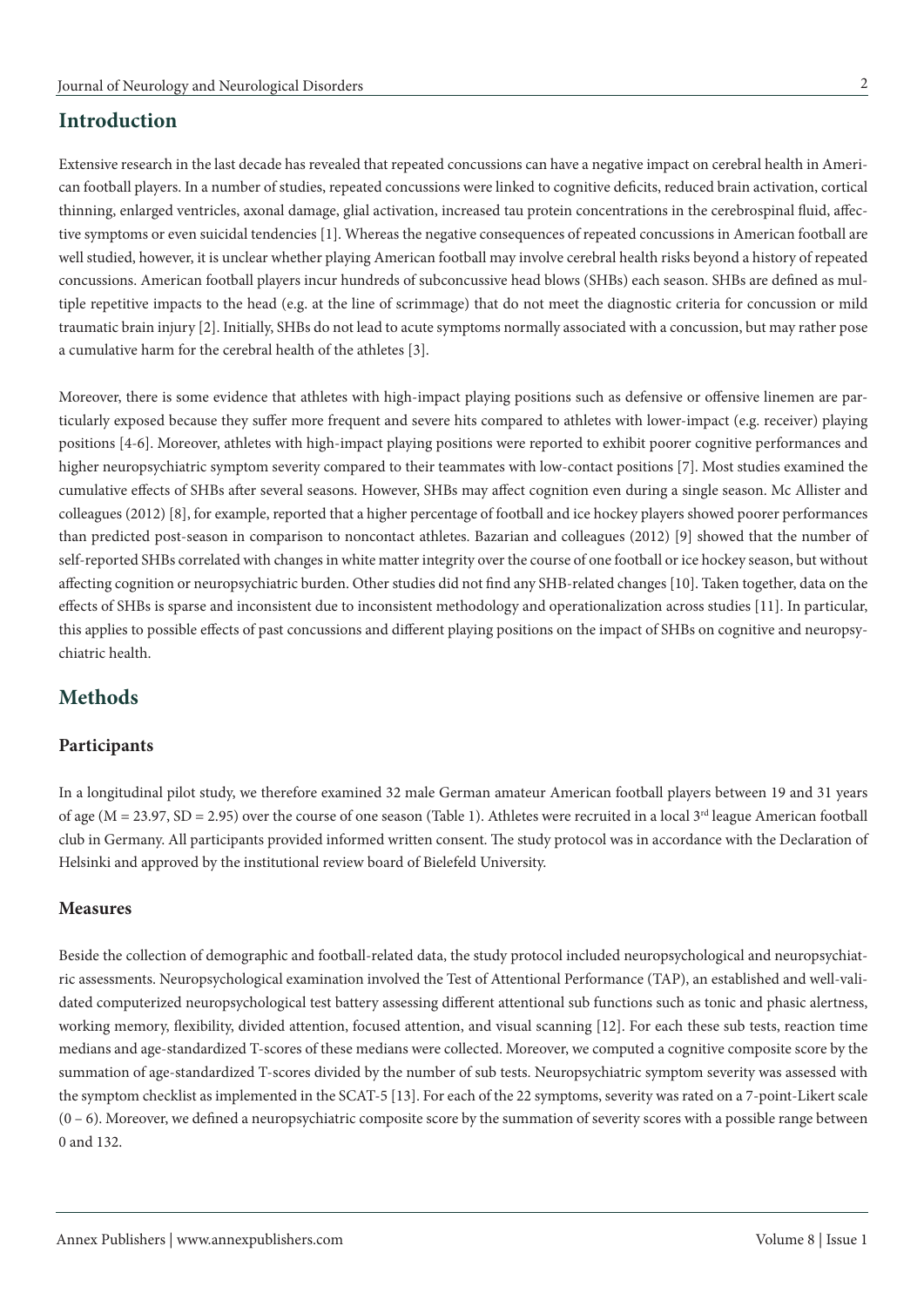| N                                                  | 32                |
|----------------------------------------------------|-------------------|
| Age in years (M/SD/range)                          | 24.0/2.9/19-31    |
| Education in years (M/SD/range)                    | $11.6/1.5/10-13$  |
| Height in cm (M/SD/range)                          | 185.1/7.3/169-198 |
| Weight in kg (M/SD/range)                          | 100.3/19.9/76-158 |
| Number of games in the current season (M/SD/range) | $7.1/4.7/0-12$    |
| Number of seasons in the career (M/SD/range)       | $4.2/4.0/0-13$    |
| Number of concussions in the current season        | $\Omega$          |
| Concussions in the past $(\%)$                     | 34.5              |
| Cognitive composite score (pre-season), T-value    | 49.7/4.6/39-60    |
| Neuropsychiatric composite score (pre-season)      | $8.5/13.2/0-69$   |
| Regular medication (%)                             | 3.1               |
| Head injury in the past (%)                        | 36.7              |
| Headaches in the past (%)                          | 33.3              |
| Migraine (%)                                       | 13.3              |
| Psychiatric/psychological history (%)              | 3.3               |
| Sleeping problems (%)                              | 34.4              |

 $N =$  number of participants;  $M =$  mean value;  $SD =$  standard deviation;  $cm =$  centimeters; kg = kilogram **Table 1:** Sample characteristics

TAP performance and neuropsychiatric symptom severity were assessed pre- and post-season. Total duration of each assessment was 45 – 60 minutes. Mean time interval between both assessments was 32.3 weeks with a range between 30.4 and 34.6 weeks.

### **Statistics**

Data analyses included descriptive statistics of the total sample, repeated measures analyses of variance (ANOVAs) and correlation analyses. To examine the impact of a past concussion and the playing position on cognitive performance and neuropsychiatric symptom severity over the course of one season, we conducted 2 (Group: documented concussion in the past versus no documented concussion in the past) x 2 (Position: high- versus low-contact) x 2 (Time: pre-season versus post-season) repeated measures ANOVAs for cognitive and neuropsychiatric composite scores. Post-hoc comparisons were utilized to specify significant main and interaction effects (t-tests). The group of athletes with high-impact playing positions included 6 offensive linemen, 4 defensive linemen, 4 linebackers and 7 running backs. The low-contact group involved 5 defensive backs, 4 receivers, 1 kicker/punter and 1 quarterback.

To examine whether playing football may involve long-term health risks beyond one season and beyond the impact of a past concussion, pre-season cognitive and neuropsychiatric composite scores were correlated with the number of seasons played in the career, controlled for documented concussions in the past (partial correlations). Exploratory, the same analyses were run for attentional sub scores and single neuropsychiatric symptoms. Finally, a Chi<sup>2</sup> test was conducted to compare athletes with high- and low-impact playing positions regarding the occurrence of documented concussions in the past. Data were analyzed with IBM SPSS Statistics 20.0 (SPSS Inc.). All levels of significance were  $\alpha \le 0.05$  and tests were two-tailed.

## **Results**

Participants showed a mean cognitive composite score of  $T = 49.7$  (SD = 4.6) before the season and of 50.9 (SD = 3.7) after the season indicating an average level of cognition in the current sample (compared to the general population). Neuropsychiatric composite scores were 8.5 (SD = 13.2) pre-season and 8.2 (SD = 8.7) post-season indicating a low average symptom severity in the current sample of athletes.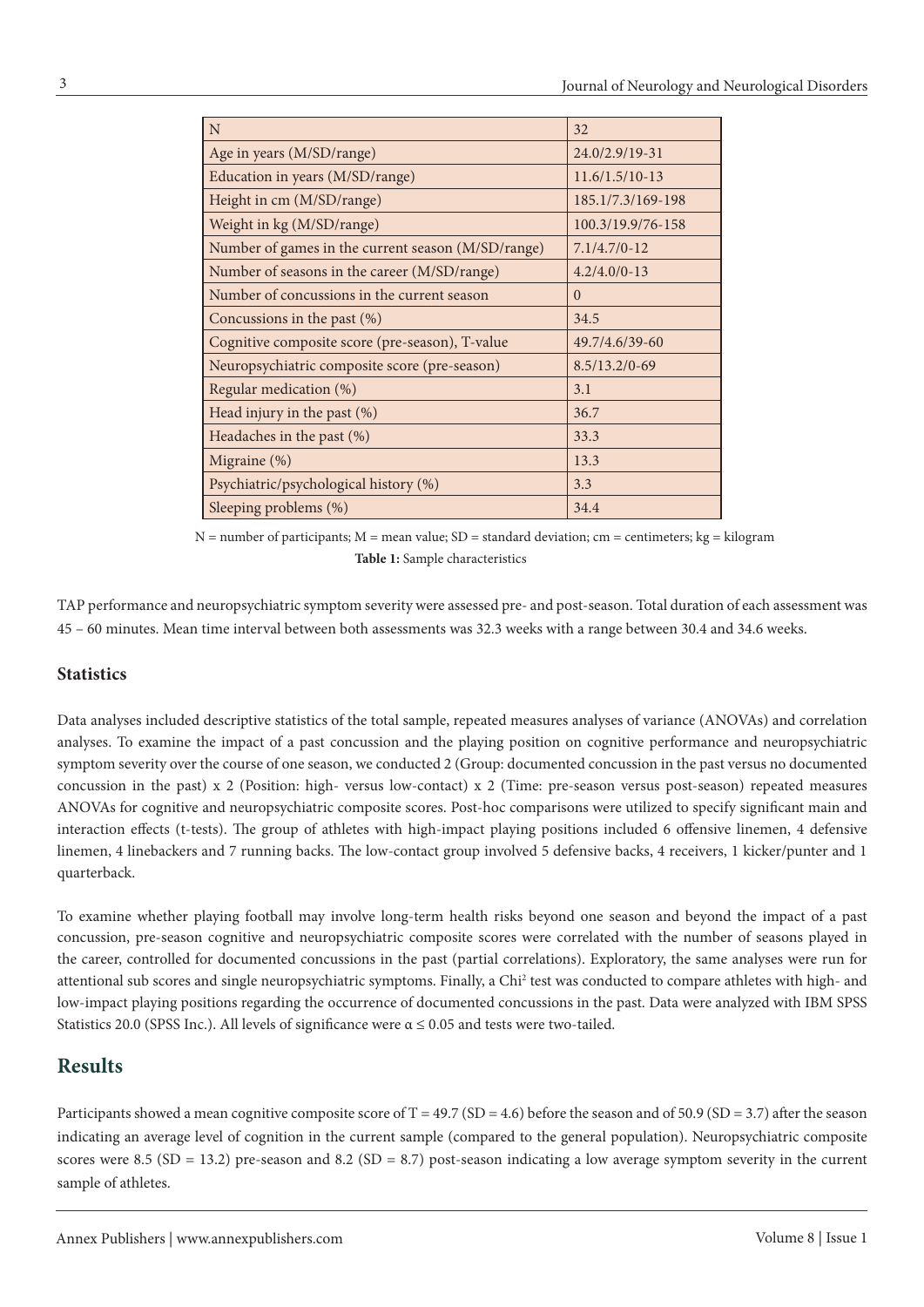The 2 (Group) x 2 (Position) x 2 (Time) repeated measures ANOVA for the cognitive composite score did not result in significant main or interaction effects. The 2 (Group) x 2 (Position) x 2 (Time) repeated measures ANOVA for the neuropsychiatric composite score revealed a significant main effect of group ( $F = 4.35$ ,  $p = 0.50$ ). Post-hoc t-tests confirmed higher neuropsychiatric composite scores in athletes with documented concussion in the past than in athletes without documented concussion in the past. This group difference was evident pre-season ( $t = 2.47$ ,  $p = 0.04$ ) and, at a lower statistical threshold, post-season as well ( $t = 2.1$ ,  $p = 0.06$ ). Apart from this main effect of group, no other main or interaction effects were found (Figure 1).



Figure 1: Pre-season and post-season cognitive and neuropsychiatric composite scores in athletes with and without documented concussion in the past.  $*$  p < 0.05,  $(*)$  p < 0.10

Partial correlation analyses revealed that the number of seasons played in the career was moderately correlated with a decreased preseason cognitive composite score  $(r = -0.49, p = 0.12)$ , after being controlled for documented concussions in the past. Explorative analyses additionally showed that specifically reaction times during visual scanning ( $r = 0.39$ ,  $p = 0.04$ ) and divided attention ( $r =$ 0.43,  $p = 0.02$ ) were correlated with the number of seasons (Figures 2A and B). Age did neither correlate with the number of played seasons, nor with visual scanning or divided attention. The number of seasons played in the career did not correlate with pre- or post-season neuropsychiatric composite scores or with single neuropsychiatric symptoms (after being controlled for documented concussions in the past).

Finally, results revealed that about 33 % of athletes with high- and low-impact playing positions had a documented concussion in the past, but without differences between the groups (Chi<sup>2</sup> = 0.01, p = 0.93).

## **Discussion**

In sum, our findings did not reveal longitudinal changes over the course of one American football season, neither for cognitive performance nor for neuropsychiatric symptom severity. However, results showed that athletes who suffered a concussion in the past exhibit increased neuropsychiatric symptom severity compared to athletes without concussion in the past. Moreover, the number of season played in the career was associated with poorer attentional performance.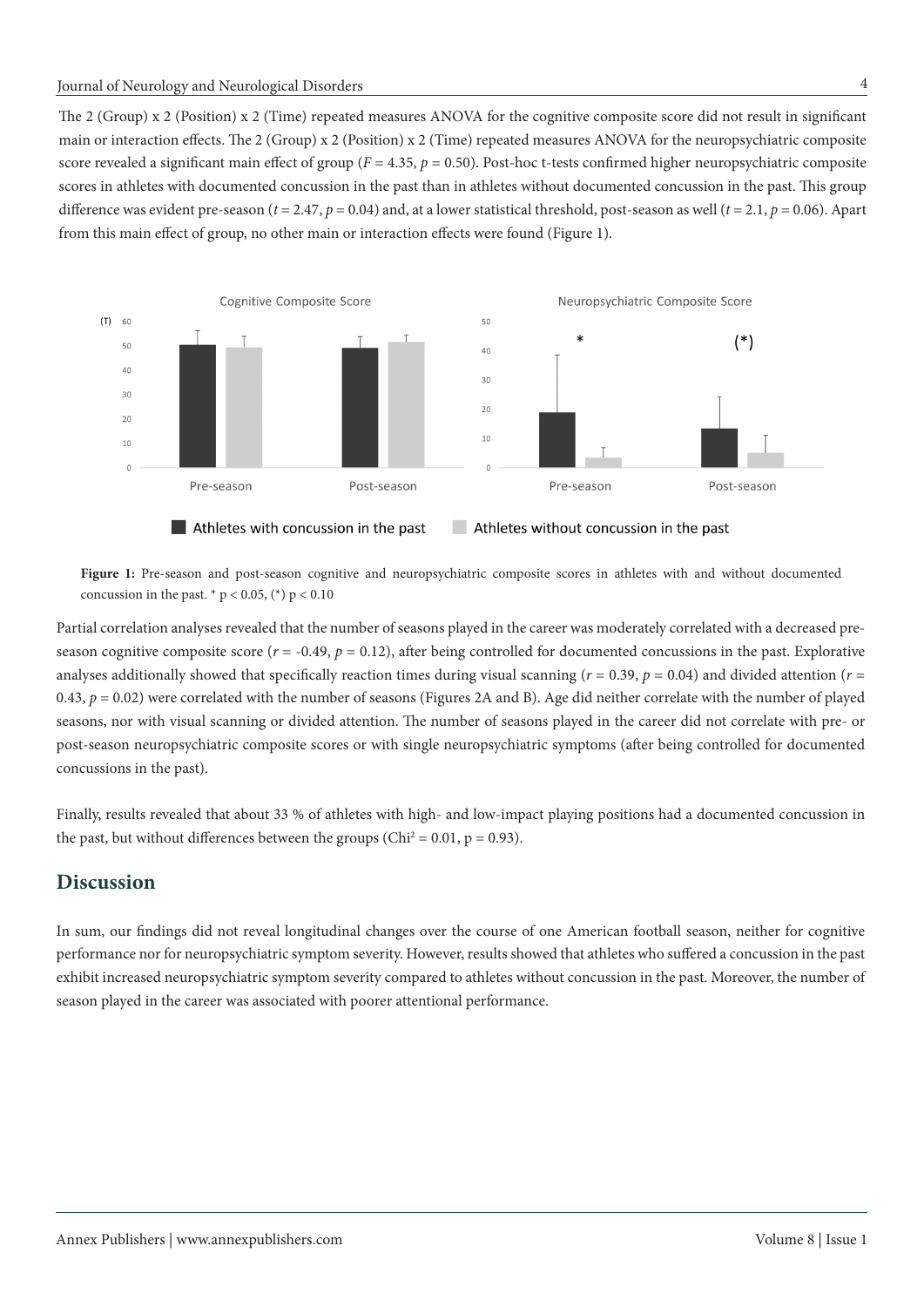

Figure 2: (A) Correlation between number of seasons in the career and reaction time in the subtest "Visual Scanning" of the Test of Attentional Performance TAP [12] controlled for documented concussions in the past. In this subtest, participants have to react as fast as possible by button press, if a pattern of 25 rectangles includes a rectangle open at the top (highlighted in the figure by the dashed line). Please note that some of the athletes played their first regular football season; **(B)** Correlation between number of seasons in the career and reaction time in the subtest "Divided Attention" of the TAP, controlled for documented concussions in the past. In this subtest, a visual and an auditory task must be processed in parallel. In the visual task, participants have to react as fast as possible by button press, if four letters X form a square on the screen (highlighted in the figure by the dashed line). In the auditory task, participants have to react as fast as possible by button press, if two tones of the same height are presented one after the other within a tone sequence of high and low tones. Please note that some of the athletes played their first regular football season. \*  $p < 0.05$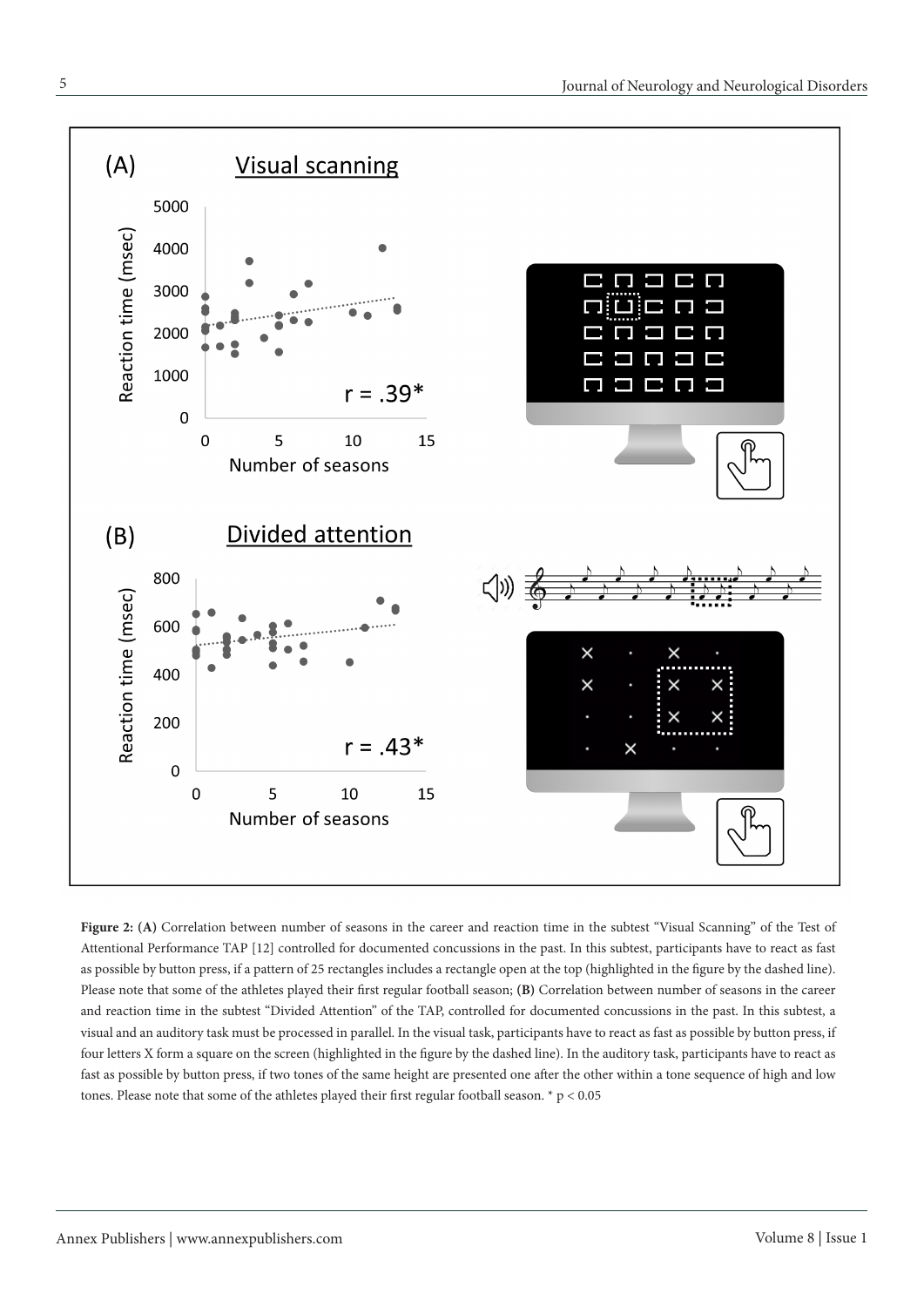#### **Subconcussive head blows**

The results of the current pilot study indicated an average level of cognition and a rather low level of neuropsychiatric burden in the sample of athletes. In the context of similar cognitive and neuropsychiatric outcomes before and after the season, our findings suggest that SHBs do not pose a high risk for the cerebral health of the athletes. Noteworthy, recent studies suggest that imaging and biomarkers may be more sensitive to SHB-related changes than cognitive measures [11]. In fact, there is evidence for changes in cerebral activation, functional connectivity [14], white matter integrity [15,16] and cerebrovascular function [17] across a single season. By contrast, one season might be too short to detect SHB-related changes of cognitive or neuropsychiatric symptom severity manifesting over multiple years. In line with this assumption, our data revealed a relationship between the numbers of seasons played in the career and reduced pre-season attentional performance. Reduced attentional performance particularly involved slower reaction times during visual scanning and divided attention. The relationships were independent from age and concussion history indicating that greater exposure to SHBs may have led to these cognitive dysfunctions. Matching results were reported by Stamm and colleagues who found associations between lower age at first exposure to SHBs and reduced cognitive performance as well as white matter integrity in later life [18,19]. Other than expected, the playing position did not have an impact on cognitive performance and neuropsychiatric burden in our study, although athletes with high-impact playing positions (e.g. defensive or offensive line) have been reported [6] to show poorer cognition and increased neuropsychiatric symptom severity than athletes with low-impact playing positions (e.g. receiver).

Taken together, evidence on possible long-term consequences of cumulative SHBs during the football career is very sparse, so that more studies including larger samples are urgently needed to be able to draw valid conclusions. Thereby, methodological challenges particularly involve longitudinal designs over a longer period of time, a more precise definition and quantification of SHBs as well as the definition of biomechanical thresholds [1].

#### **Concussions**

Next to above conclusions about possible long-term consequences of SHBs on cognitive health in American football players, our results indicate that concussions in the past are associated with increased neuropsychiatric symptom severity years later. This finding confirms a large body of previous evidence on the possible long-term consequences of repeated concussions [1,20]. To lower the risk for long-term health disturbances, there are several options particularly involving an early detection and optimal treatment of concussions. As recommended by the 2017 Concussion in Sport Group [21], an efficient concussion management should involve a rapid multidimensional sideline screening including cognitive and neuropsychiatric symptom evaluation and a comparison with baseline performance. Currently, The SCAT-5 [13] represents the most common screening tool for sideline diagnostics. Concussion rehabilitation represents a multimodal and multidisciplinary challenge with close neuropsychological and neuropsychiatric monitoring during the recovery process that should follow a graduated stepwise rehabilitation strategy of at least 7 days [21]. Interventions may combine cognitive, psychological, cervical and vestibular rehabilitation, while risk factors for slower recovery (e.g. initial symptoms, migraine, depression) and possible preventive strategies should be taken into account.

### **Practical implications**

All of these diagnostic and therapeutic options may be useful components for the management of both concussive and subconcussive head blows. SHBs, however, are often overlooked or ignored, because possible negative consequences do not stand out initially, but usually manifest over years or even decades. Hence, athletes are usually not removed from the field nor examined directly after the game [3]. In fact, American football is unavoidably associated with SHBs that cannot be prevented without turning football into a different sport. If negative long-term effects of SHBs on physical, mental or cognitive health should be confirmed by future research, however, it must be discussed how the number and biomechanical impact of SHBs can be reduced or attenuated. This would particularly apply to youth football, when players are in critical neurodevelopmental life periods in order to lower the risk for future health disturbances [18,22].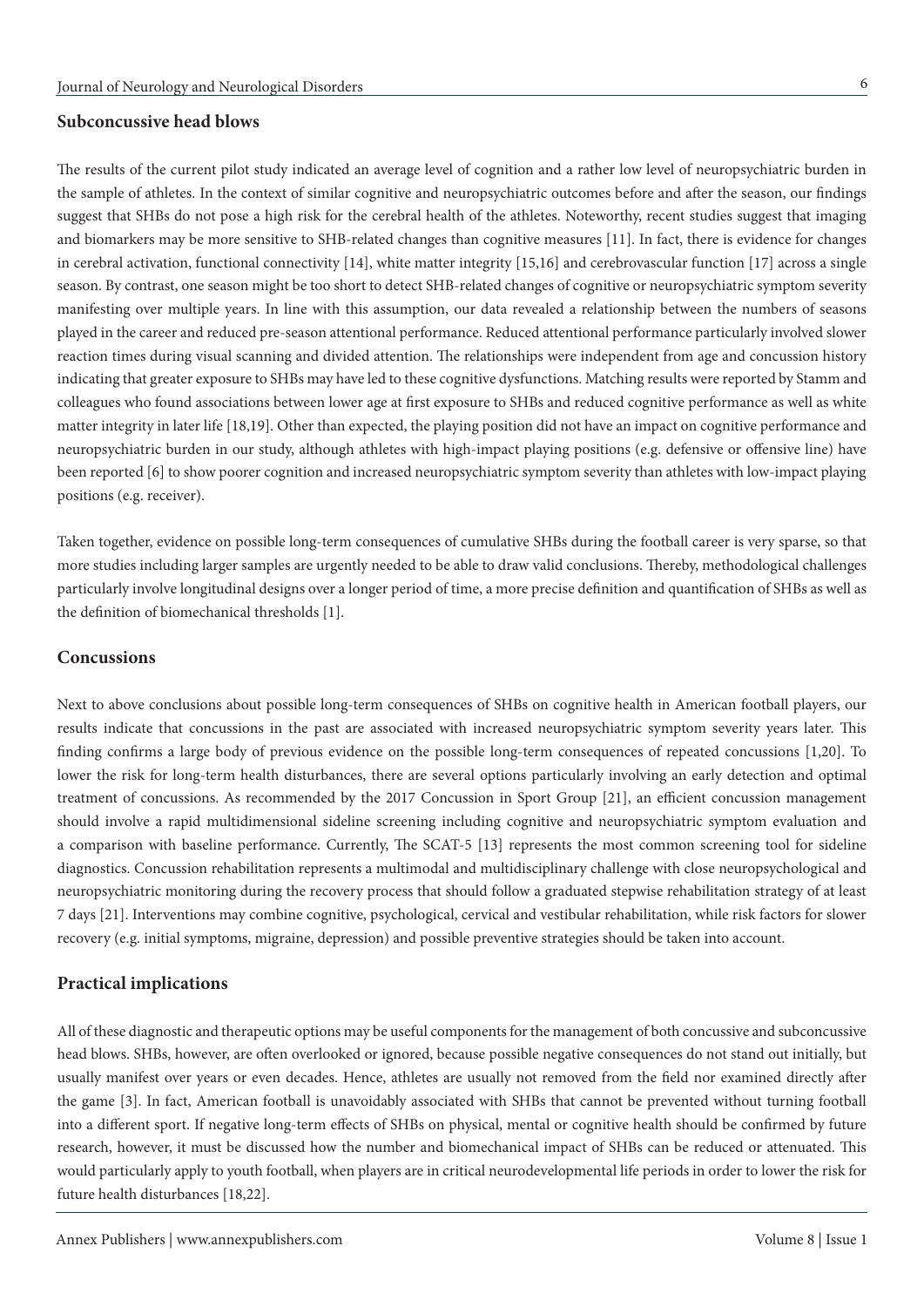#### 7 Journal of Neurology and Neurological Disorders

The few diagnostic options for subconcussion management involve the examination of visual-vestibular balance [23], the use of sensors to measure impact kinematics [23], acute changes in serum S100B levels [24] or sideline screenings to detect immediate but temporary cognitive dysfunctions [25]. Therapeutic options are usually restricted to preventive approaches such as nutritional supplementation [26,27] or jugular vein compression collars [28] that may reduce the negative effects of SHBs and protect attention functions.

Importantly, the impact of concussive and subconcussive head blows may particularly concern professional sports since speed and forces are more intense than at Amateur level. On the other hand, professional players appear to be more resistant and have a far better access to professional neuropsychological and medical treatment. Hence, it appears to be of particular relevance that the guidelines for concussion management find their way into mass sports as well.

## **Acknowledgements**

"We acknowledge support for the publication costs by the Open Access Publication Fund of Bielefeld University and the Deutsche Forschungsgemeinschaft (DFG)."

**Conflict of Interest:** The authors declare no conflicts of interest.

**Funding:** There was no external sponsorship.

**Author contributions:** All persons designated as authors qualified for authorship, and all those who qualified are listed. All authors have made a substantial, direct, and intellectual contribution to the work; were involved in drafting the article or revising it critically for important intellectual content; and read and approved the final version of the manuscript.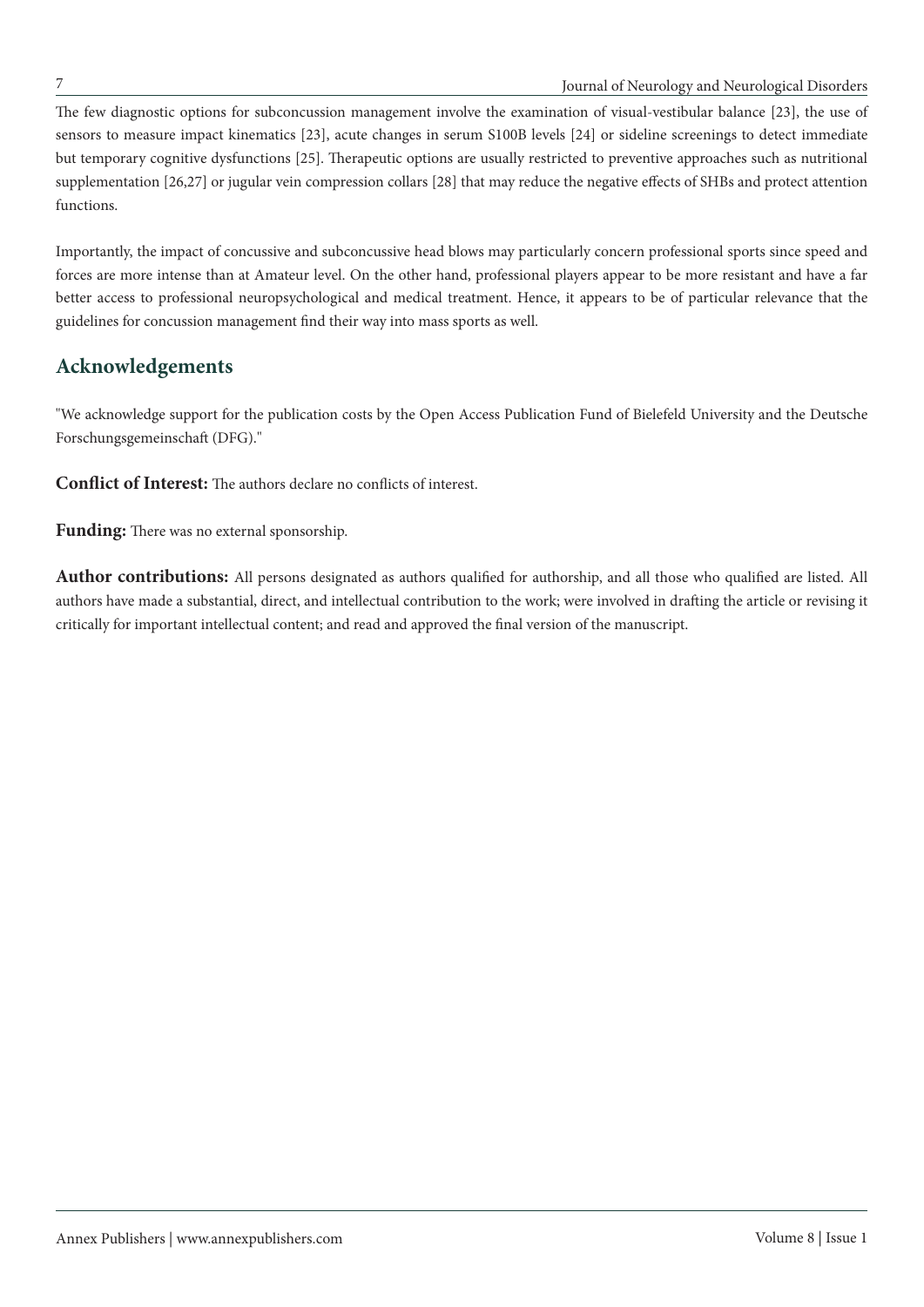### **References**

1. Manley G, Gardner AJ, Schneider KJ, Guskiewicz KM, Bailes J, et al. (2017) A systematic review of potential long-term effects of sport-related concussion. Br J Sports Med 51: 969-77.

2. Belanger HG, Vanderploeg RD, McAllister T (2016) Subconcussive Blows to the Head: A Formative Review of Short-term Clinical Outcomes. J Head Trauma Rehabil 31: 159-66.

3. Rawlings S, Takechi R, Lavender AP (2020) Effects of sub-concussion on neuropsychological performance and its potential mechanisms: A narrative review. Brain Res Bull 165: 56-62.

4. Baugh CM, Kiernan PT, Kroshus E, Daneshvar DH, Montenigro PH, et al. (2015) Frequency of head-impact-related outcomes by position in NCAA division I collegiate football players. J Neurotrauma 32: 314-26.

5. Broglio SP, Sosnoff JJ, Shin S, He X, Alcaraz C, et al. (2009) Head impacts during high school football: a biomechanical assessment. J Athl Train 44: 342-9.

6. Karton C, Blaine Hoshizaki T, Gilchrist MD (2020) A novel repetitive head impact exposure measurement tool differentiates player position in National Football League. Sci Rep 10: 1200.

7. Tsushima WT, Ahn HJ, Siu AM, Fukuyama T, Murata NM (2018) Computerized neuropsychological test performance of youth football players at different positions: A comparison of high and low contact players. Appl Neuropsychol Child 7: 217-23.

8. McAllister TW, Flashman LA, Maerlender A, Greenwald RM, Beckwith JG, et al. (2012) Cognitive effects of one season of head impacts in a cohort of collegiate contact sport athletes. Neurology 78: 1777-84.

9. Bazarian JJ, Zhu T, Blyth B, Borrino A, Zhong J (2012) Subject-specific changes in brain white matter on diffusion tensor imaging after sports-related concussion. Magn Reson Imaging 30: 171-80.

10. Miller JR, Adamson GJ, Pink MM, Sweet JC (2007) Comparison of preseason, midseason, and postseason neurocognitive scores in uninjured collegiate football players. Am J Sports Med 35: 1284-8.

11. Walter AE, Wilkes JR, Arnett PA, Miller SJ, Sebastianelli W, et al. (2022) The accumulation of subconcussive impacts on cognitive, imaging, and biomarker outcomes in child and college-aged athletes: a systematic review. Brain Imaging Behav 16: 503-17.

12. Zimmermann P, Fimm B (2017) Test of Attentional Performance. Herzogenrath: Psychological Test Systems (PSYTEST).

13. Echemendia RJ, Meeuwisse W, McCrory P, Davis GA, Putukian M, et al. (2017) The Sport Concussion Assessment Tool 5th Edition (SCAT5): Background and rationale. Br J Sports Med 51: 848-50.

14. Slobounov SM, Walter A, Breiter HC, Zhu DC, Bai X, et al. (2017) The effect of repetitive subconcussive collisions on brain integrity in collegiate football players over a single football season: A multi-modal neuroimaging study. Neuroimage Clin 14: 708-18.

15. Johnson B, Walter AE, Wilkes JR, Papa L, Slobounov SM (2021) Changes in White Matter of the Cervical Spinal Cord after a Single Season of Collegiate Football. Neurotrauma Rep 2: 84-93.

16. Tayebi M, Holdsworth SJ, Champagne AA, Cook DJ, Nielsen P, et al. (2021) The role of diffusion tensor imaging in characterizing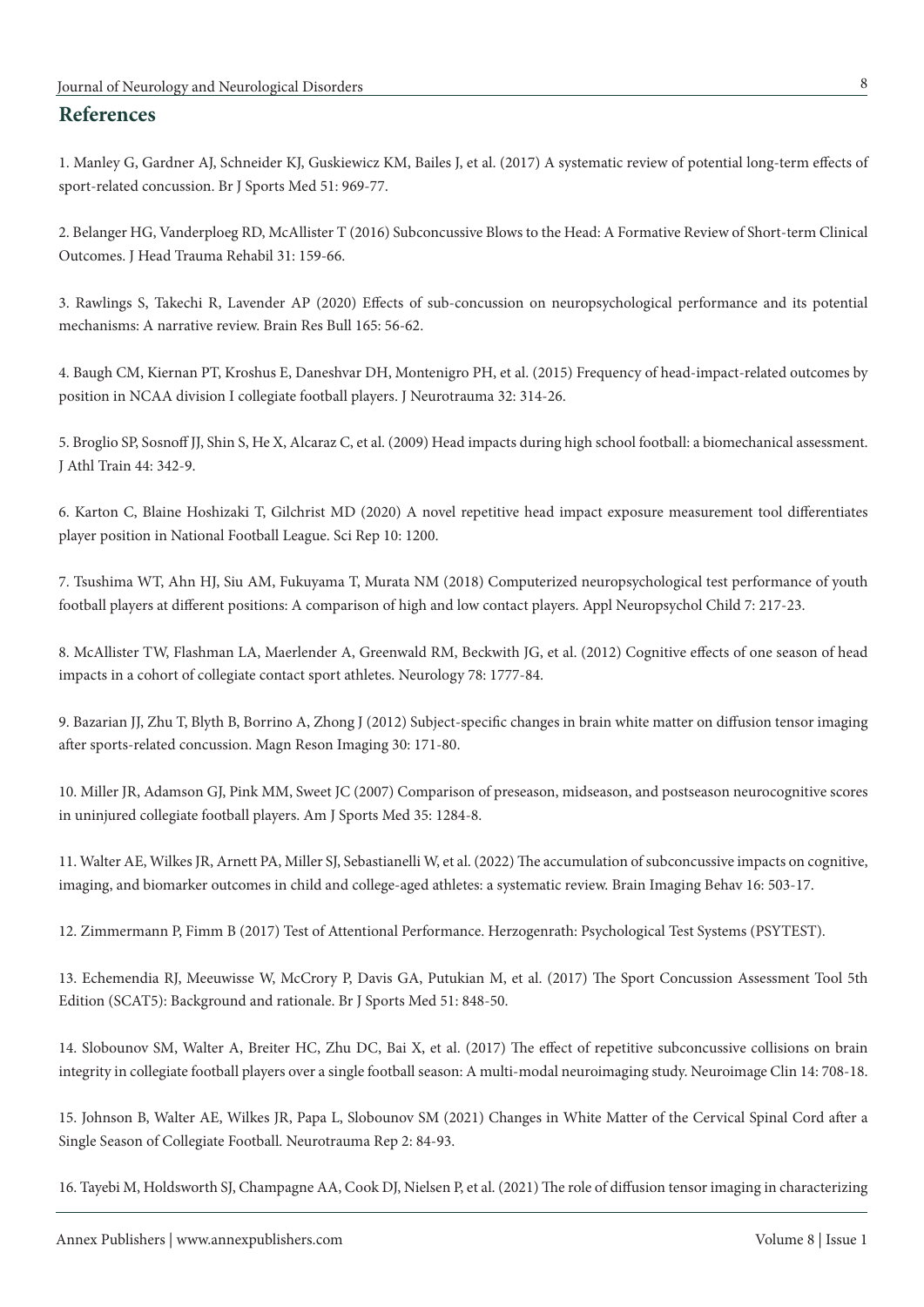injury patterns on athletes with concussion and subconcussive injury: a systematic review. Brain Inj 35: 621-44.

17. Roby PR, Duquette P, Kerr ZY, Register-Mihalik J, Stoner L, et al. (2021) Repetitive Head Impact Exposure and Cerebrovascular Function in Adolescent Athletes. J Neurotrauma 38: 837-47.

18. Stamm JM, Bourlas AP, Baugh CM, Fritts NG, Daneshvar DH, et al. (2015) Age of first exposure to football and later-life cognitive impairment in former NFL players. Neurology 84: 1114-20.

19. Stamm JM, Koerte IK, Muehlmann M, Pasternak O, Bourlas AP, et al. (2015) Age at First Exposure to Football Is Associated with Altered Corpus Callosum White Matter Microstructure in Former Professional Football Players. J Neurotrauma 32: 1768-76.

20. Cookinham B, Swank C (2020) Concussion History and Career Status Influence Performance on Baseline Assessments in Elite Football Players. Arch Clin Neuropsychol 35: 257-64.

21. McCrory P, Meeuwisse W, Dvořák J, Aubry M, Bailes J, et al. (2017) Consensus statement on concussion in sport-the 5(th) international conference on concussion in sport held in Berlin, October 2016. Br J Sports Med 51: 838-47.

22. Rivara FP, Tennyson R, Mills B, Browd SR, Emery CA, et al. (2019) Consensus Statement on Sports-Related Concussions in Youth Sports Using a Modified Delphi Approach. JAMA Pediatr 10.1001/jamapediatrics.2019.4006.

23. Kelley AM, Bernhardt K, Hass N, Rooks T (2021) Detecting functional deficits following sub-concussive head impacts: the relationship between head impact kinematics and visual-vestibular balance performance. Brain Inj 35: 812-20.

24. Zonner SW, Ejima K, Bevilacqua ZW, Huibregtse ME, Charleston C, et al. (2019) Association of Increased Serum S100B Levels With High School Football Subconcussive Head Impacts. Front Neurol 10: 327.

25. Espinoza TR, Hendershot KA, Liu B, Knezevic A, Jacobs BB, et al. (2021). A Novel Neuropsychological Tool for Immersive Assessment of Concussion and Correlation with Subclinical Head Impacts. Neurotrauma Rep 2: 232-44.

26. Oliver JM, Anzalone AJ, Turner SM (2018) Protection Before Impact: the Potential Neuroprotective Role of Nutritional Supplementation in Sports-Related Head Trauma. Sports Med 48: 39-52.

27. Walrand S, Gaulmin R, Aubin R, Sapin V, Coste A, et al. (2021) Nutritional factors in sport-related concussion. Neurochirurgie 67: 255-8.

28. Narad ME, Epstein JN, Peugh J, Barber Foss KD, Diekfuss JA, et al. (2022) Effect of Subconcussive Head Impact Exposure and Jugular Vein Compression on Behavioral and Cognitive Outcomes after a Single Season of High-School Football: A Prospective Longitudinal Trial. J Neurotrauma 39: 49-57.